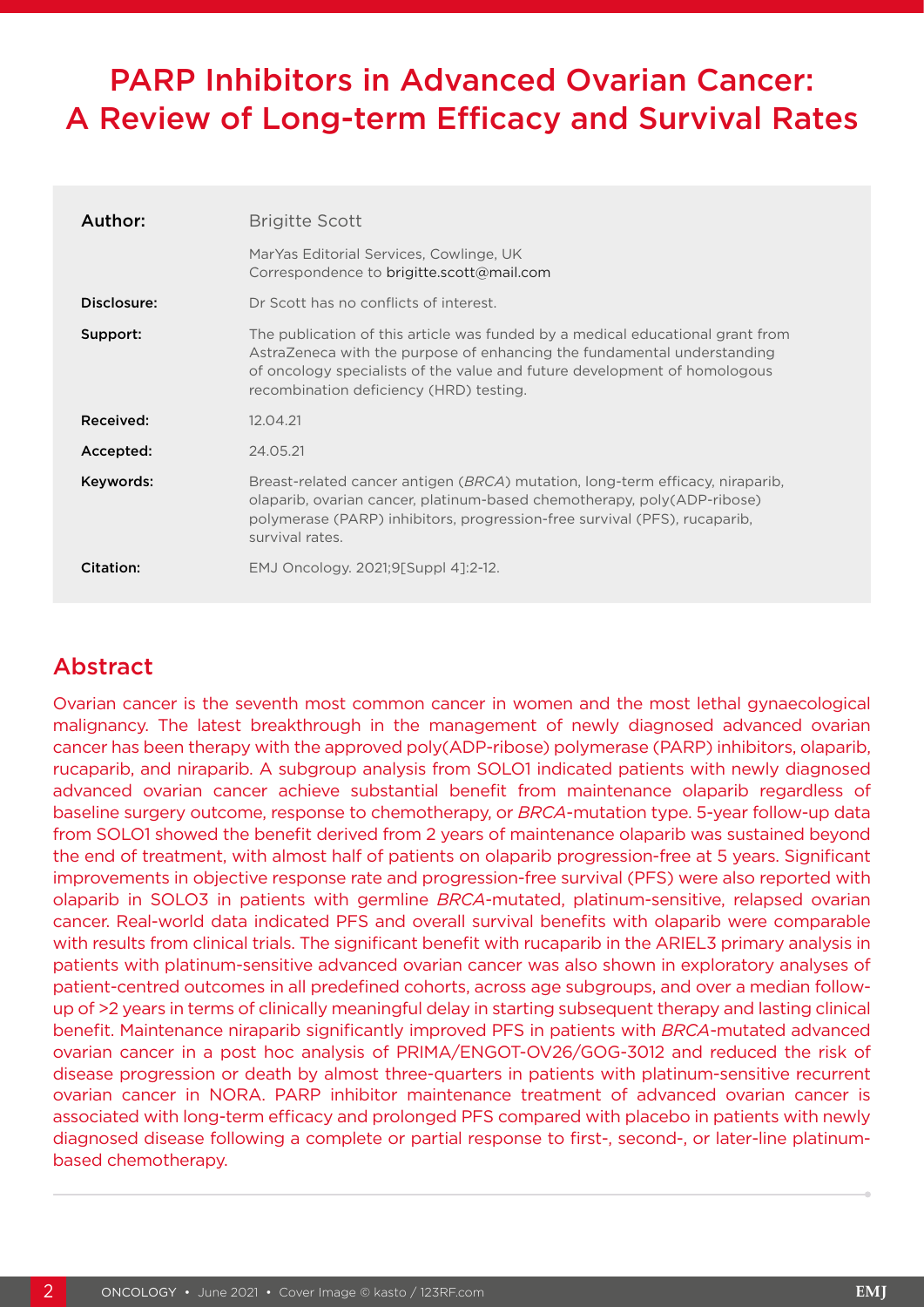## **INTRODUCTION**

Ovarian cancer is the seventh most common cancer in women and the third most common gynaecological malignancy after cervical and endometrial (uterine) cancers.<sup>1-6</sup> Ovarian cancer is the most lethal gynaecologic malignancy globally because of its vague presentation, insidious nature, recurrence, and drug resistance.3,4,7-9 There is no public health screening programme for early detection of ovarian cancer; therefore, most patients with ovarian cancer are diagnosed with advanced (locally advanced or metastatic) disease, which is associated with significant mortality.<sup>2,4</sup> A review of global trends in ovarian cancer indicated that just under half of women visited a doctor within 1 month of experiencing symptoms and a quarter waited  $\geq$ 3 months, with one in four symptomatic women not seeking medical help.<sup>10</sup>

The incidence of ovarian cancer varies by country, with notable decreases in developed countries and increases in developing countries reported between 1990 and  $2017$ ,<sup>11</sup> and by ethnicity, with the highest incidence in Caucasian women (12 per 100,000), followed by Hispanic (10.3 per 100,000), Asian (9.2 per 100,000), and African American (0.4 per 100,000) women.<sup>1</sup> Various patient factors affect the occurrence of ovarian cancer, with genetic factors (family history, breast-related cancer antigen [*BRCA*] gene mutations) among the most important.<sup>1</sup> As in other diseases, factors including poverty and poor access to healthcare may impact the outcome of ovarian cancer.12

The global incidence of ovarian cancer is expected to rise by 55% to 371,000 cases per year by 2035, newly diagnosed patients with advanced ovarian cancer are at high risk of relapse, current 5-year survival rates are 30–50%, and 15% of women with ovarian cancer die within 2 months of diagnosis; therefore, urgent action is required to improve survival and quality of life in women with this disease.<sup>10,13</sup>

First-line therapy with a combination of debulking surgery and platinum-based chemotherapy has been the standard of care for decades for women with newly diagnosed advanced ovarian cancer.14-16 The latest breakthrough in the management of newly diagnosed advanced ovarian cancer has been

therapy with poly(ADP-ribose) polymerase (PARP) inhibitors.14,17 This article discusses the results published in 2020 and early 2021 from key clinical trials of PARP inhibitors in patients with advanced ovarian cancer in terms of long-term efficacy and survival rates.

#### PARP INHIBITORS

Homologous recombination and base excision repair are two of the major DNA repair pathways. The proteins encoded by *BRCA* genes and PARP enzymes are involved in homologous recombination and base excision repair, respectively.18 PARP inhibitors are a group of pharmacological inhibitors of PARP enzymes, which have essential roles in cellular processes, including the regulation of transcription, apoptosis, and the DNA damage response.<sup>19</sup> Inhibition of PARP in damaged cells, such as ovarian cancer cells, prevents the DNA repair process and results in disruption of cellular homeostasis and cell death.

*BRCA1* and *BRCA2* genes play a vital role in cell repair.20 Germline mutations in *BRCA1* and *BRCA2* account for a large proportion of inherited breast and ovarian cancers.<sup>20</sup> Both genes are involved in DNA repair by homologous recombination and are thought to be important in maintaining genomic stability.<sup>20</sup> Research into PARP inhibitors was first focused on cancers associated with faulty *BRCA* genes.21 Tumours with homologous recombination deficiency (HRD), including those in *BRCA-*mutation carriers, are sensitive to base excision repair blockade via PARP inhibitors.18 Approximately 50% of ovarian carcinomas present HRD and these tumours are more sensitive to platinum and PARP inhibitor therapies.<sup>22</sup> Defects in one or both *BRCA1* and *BRCA2* genes and the resulting deficiency in *BRCA1* and *BRCA2* proteins induce profound cellular sensitivity to the inhibition of PARP activity.<sup>23</sup> HRD and platinum sensitivity are therefore prospective biomarkers for predicting the response to PARP inhibitors in ovarian cancers.<sup>24</sup>

PARP inhibitors were the first approved cancer drugs that specifically targeted the DNA damage response in *BRCA1/2*-mutated breast and ovarian cancers.<sup>19</sup> PARP inhibitors have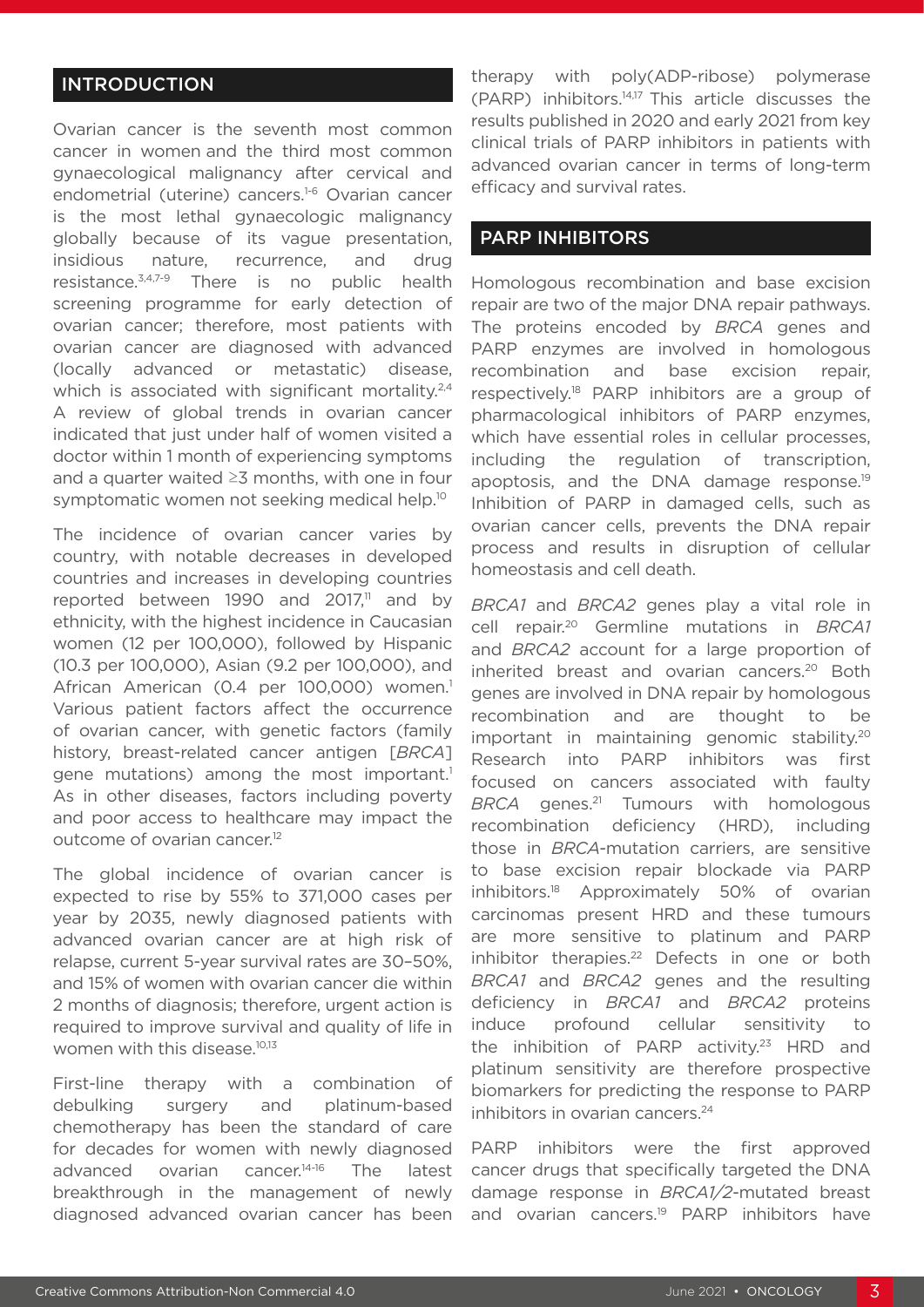transformed the management of advanced (Rubraca®; Clovis Oncology, Boulder, Colorado, ovarian cancer.17,25-27

Three PARP inhibitors have been approved by the U.S. Food and Drug Administration (FDA) and European Medicines Agency (EMA) for ovarian cancer: $9,28$  olaparib (Lynparza®; AstraZeneca, Cambridge, UK);<sup>29</sup> rucaparib

USA);<sup>30</sup> and niraparib (Zejula; GlaxoSmithKline, Brentford, UK) (Table 1).<sup>31-34</sup> Veliparib (ABT-888; AbbVie, Chicago, Illinois, USA) is in the late stage of clinical development.<sup>31,35</sup>

| Table 1: FDA/EMA-approved indications for PARP inhibitors in advanced ovarian cancer based on the results of |
|--------------------------------------------------------------------------------------------------------------|
| Phase II/III studies.                                                                                        |

| Doses/agency                    | Olaparib                                                                                                                                                                                                                                                                                                                                                                                                          | Niraparib                                                                                                                                  | Rucaparib                                                                                                                                                                                                                                                                                                                                                                                                                                                      |
|---------------------------------|-------------------------------------------------------------------------------------------------------------------------------------------------------------------------------------------------------------------------------------------------------------------------------------------------------------------------------------------------------------------------------------------------------------------|--------------------------------------------------------------------------------------------------------------------------------------------|----------------------------------------------------------------------------------------------------------------------------------------------------------------------------------------------------------------------------------------------------------------------------------------------------------------------------------------------------------------------------------------------------------------------------------------------------------------|
| Recommended dose                | Capsules: 400 mg BID<br>Tablets: 300 mg BID                                                                                                                                                                                                                                                                                                                                                                       | Capsules: 300 mg BID                                                                                                                       | Tablets: 600 mg BID                                                                                                                                                                                                                                                                                                                                                                                                                                            |
| FDA-approved<br>indications     | 2014: recurrent gBRCA<br>EOC with >3 previous lines<br>of chemotherapy (capsule<br>formulations) (Kaufman B et<br>al., <sup>31</sup> 2015).<br>2017: maintenance<br>treatment of patients with<br>recurrent EOC, following<br>CR or PR to platinum-based<br>chemotherapy (tablet<br>formulations; SOLO 2).                                                                                                        | 2017: Maintenance<br>treatment of patients with<br>recurrent EOC, following<br>CR or PR to platinum-based<br>chemotherapy (NOVA<br>TRIAL). | 2016: monotherapy<br>treatment in the setting<br>of platinum-sensitive,<br>relapsed or progressive,<br>g/sBRCA-mutated EOC,<br>treated with ≥2 previous<br>lines of platinum-based<br>chemotherapy, unable to<br>tolerate further platinum-<br>based treatment (ARIEL 2;<br>Kristeleit R et al., <sup>32</sup> 2017).<br>2018: maintenance<br>treatment in the setting of<br>recurrent EOC, following<br>CR or PR to platinum-based<br>chemotherapy (ARIEL 3). |
| <b>EMA-approved indications</b> | 2014: maintenance<br>treatment of BRCA mutants<br>with platinum-sensitive<br>relapsed EOC, following CR<br>or PR to platinum-based<br>chemotherapy (Ledermann<br>J et al., <sup>33</sup> 2012).<br>2018: maintenance<br>treatment of patients<br>with platinum-sensitive<br>relapsed EOC, following CR<br>or PR to platinum-based<br>chemotherapy, regardless<br>of BRCA status (tablet<br>formulations; SOLO 2). |                                                                                                                                            | 2018: monotherapy<br>treatment in the setting<br>of platinum-sensitive,<br>relapsed or progressive,<br>g/sBRCA-mutated EOC,<br>treated with ≥2 previous<br>lines of platinum-based<br>chemotherapy, unable to<br>tolerate further platinum-<br>based treatment (ARIEL 3).                                                                                                                                                                                      |

BID: twice daily; *BRCA*: breast-related cancer antigen gene; CR: complete response; FDA: U.S. Food and Drug Administration; EMA: European Medicines Agency; EOC: epithelial ovarian cancer; g*BRCA*: germline *BRCA* mutation; g/s*BRCA*: germline/somatic *BRCA* mutation; PARP: poly(ADP-ribose) polymerase; PR: partial response. *Adapted from Boussios et al.34*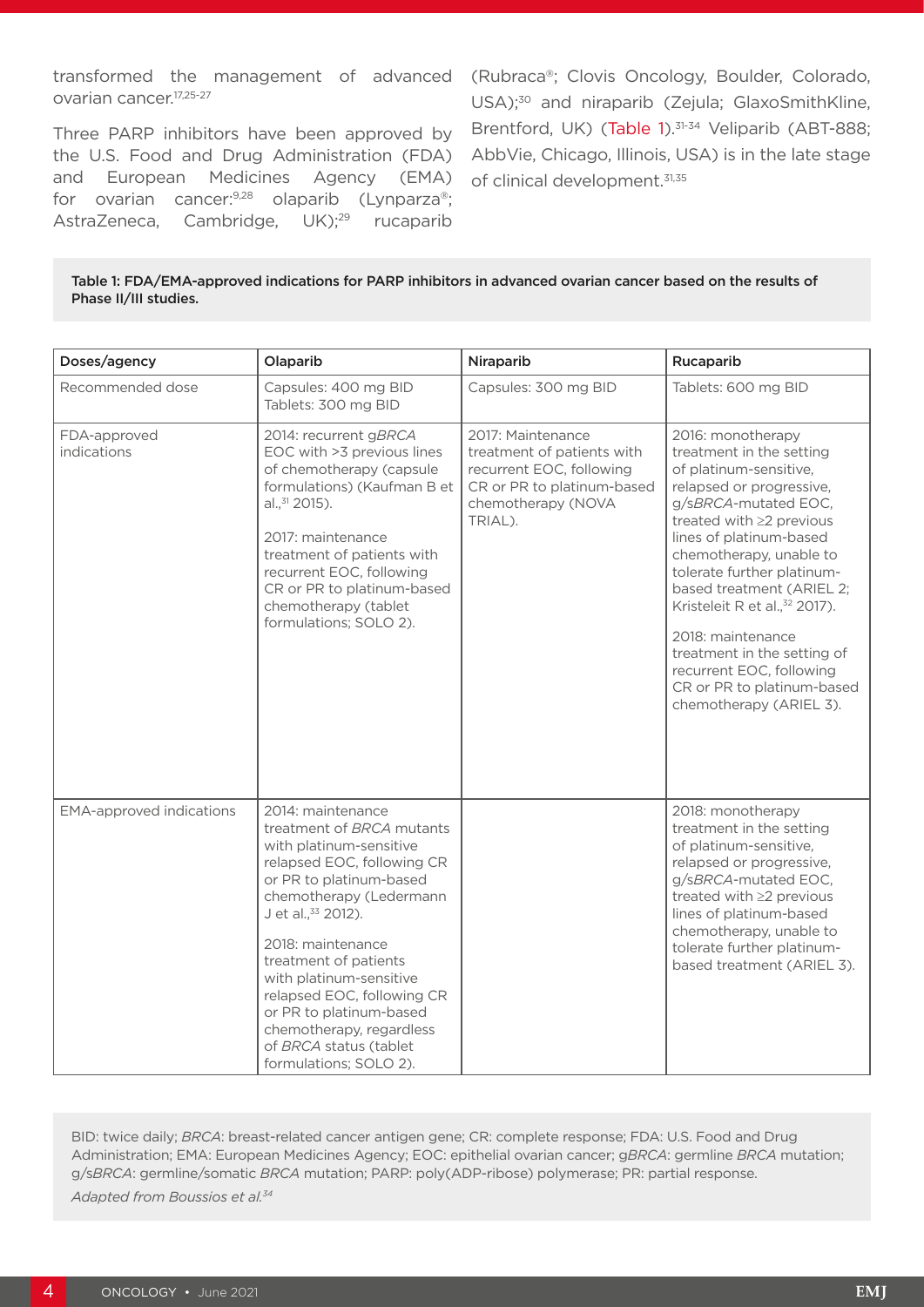Talazoparib (Talzenna<sup>®</sup>; Pfizer, New York City, New York, USA), which has been approved by the FDA and EMA for patients with deleterious or suspected deleterious germline *BRCA*-mutated, human epidermal growth factor receptor 2 (HER2)‑negative, locally advanced or metastatic breast cancer, is under clinical investigation for ovarian cancer treatment.<sup>36,37</sup>

#### **OLAPARIB**

## SOLO1: Benefit of Olaparib Seen Across Subgroups and Maintained for 5 Years

SOLO138,39 was a randomised, double-blind, placebo-controlled, Phase III trial of olaparib as maintenance therapy in patients with newly diagnosed, advanced, high-grade serous or endometrioid ovarian cancer, primary peritoneal cancer, or fallopian tube cancer (or a combination thereof) with a mutation in *BRCA1* and *BRCA2* who had a complete (CR) or partial (PR) clinical response after first-line platinumbased chemotherapy. A total of 391 patients were randomly assigned (2:1) to receive olaparib tablets (300 mg twice daily; 260 patients) or placebo (131 patients) for up to 2 years or until disease progression.38

In the primary analysis, after a median followup of 41 months, patients in the olaparib group derived significant progression-free survival (PFS; primary endpoint) benefit versus placebo (median not reached versus 13.8 months; hazard ratio [HR]: 0.30; 95% confidence interval [CI]: 0.23-0.41; p<0.001).<sup>14,38</sup> These results concur with those of SOLO240,41 in patients with platinumsensitive, relapsed advanced ovarian cancer with a *BRCA1/2* mutation who had received at least two lines of chemotherapy, in which median PFS was significantly longer with olaparib than placebo (19.1 versus 5.5 months; HR: 0.30; 95% CI: 0.22–0.41; p<0.0001).

PFS subgroup analyses of SOLO1 showed the risk of disease progression or death was reduced with olaparib compared with placebo by 69% (HR: 0.31; 95% CI: 0.21–0.46) and 63% (HR: 0.37; 95% CI: 0.24–0.58) in patients undergoing upfront or interval surgery, respectively; 56% (HR: 0.44; 95% CI: 0.25–0.77) and 67% (HR: 0.33; 95% CI: 0.23–0.46) in patients with residual or no

gross residual disease after surgery, respectively; 66% (HR: 0.34; 95% CI: 0.24–0.47) and 69% (HR: 0.31; 95% CI: 0.18–0.52) in patients with clinical CR or PR at baseline, respectively; and 59% (HR: 0.41; 95% CI: 0.30–0.56) and 80% (HR: 0.20; 95% CI: 0.10–0.37) in patients with a *BRCA1* or *BRCA2* mutation, respectively.42 These results indicate patients with newly diagnosed advanced ovarian cancer achieve substantial benefit from maintenance olaparib treatment regardless of baseline surgery outcome, response to chemotherapy, or *BRCA*-mutation type.42

A separate cohort of the SOLO1 study in China investigated the efficacy and safety of maintenance olaparib within the Chinese population (44 patients received olaparib and 20 received placebo).<sup>43</sup> Olaparib reduced the risk of disease progression or death by 54% compared with placebo (HR: 0.46; 95% Cl: 0.23–0.97) and median PFS was not reached with olaparib versus 9.3 months with placebo.<sup>43</sup> These results support the use of olaparib in Chinese patients with newly diagnosed advanced ovarian cancer who have a *BRCA* mutation and are in CR or PR after platinum-based chemotherapy.<sup>43</sup>

As presented at the European Society for Medical Oncology (ESMO) Virtual Congress 2020,13,44 5-year follow-up showed that the benefit of olaparib versus placebo seen in the primary analysis was maintained, with median PFS 56.0 versus 13.8 months (HR: 0.33; 95% CI: 0.25–0.43) after a median of 4.8 and 5.0 years' follow-up, respectively (Table 2).<sup>13,14</sup> Furthermore, risk of disease recurrence or death was reduced by 63% in patients who were in CR at baseline.<sup>13,44</sup>

The benefit derived from 2 years of maintenance olaparib was sustained beyond the end of treatment and at 5 years after the start of treatment 48.3% of patients on olaparib were progression-free versus 20.5% on placebo. Furthermore, >50% of patients in CR after firstline platinum-based chemotherapy remained free from relapse 5 years later. No new safety signals were observed in this study.<sup>13,44</sup>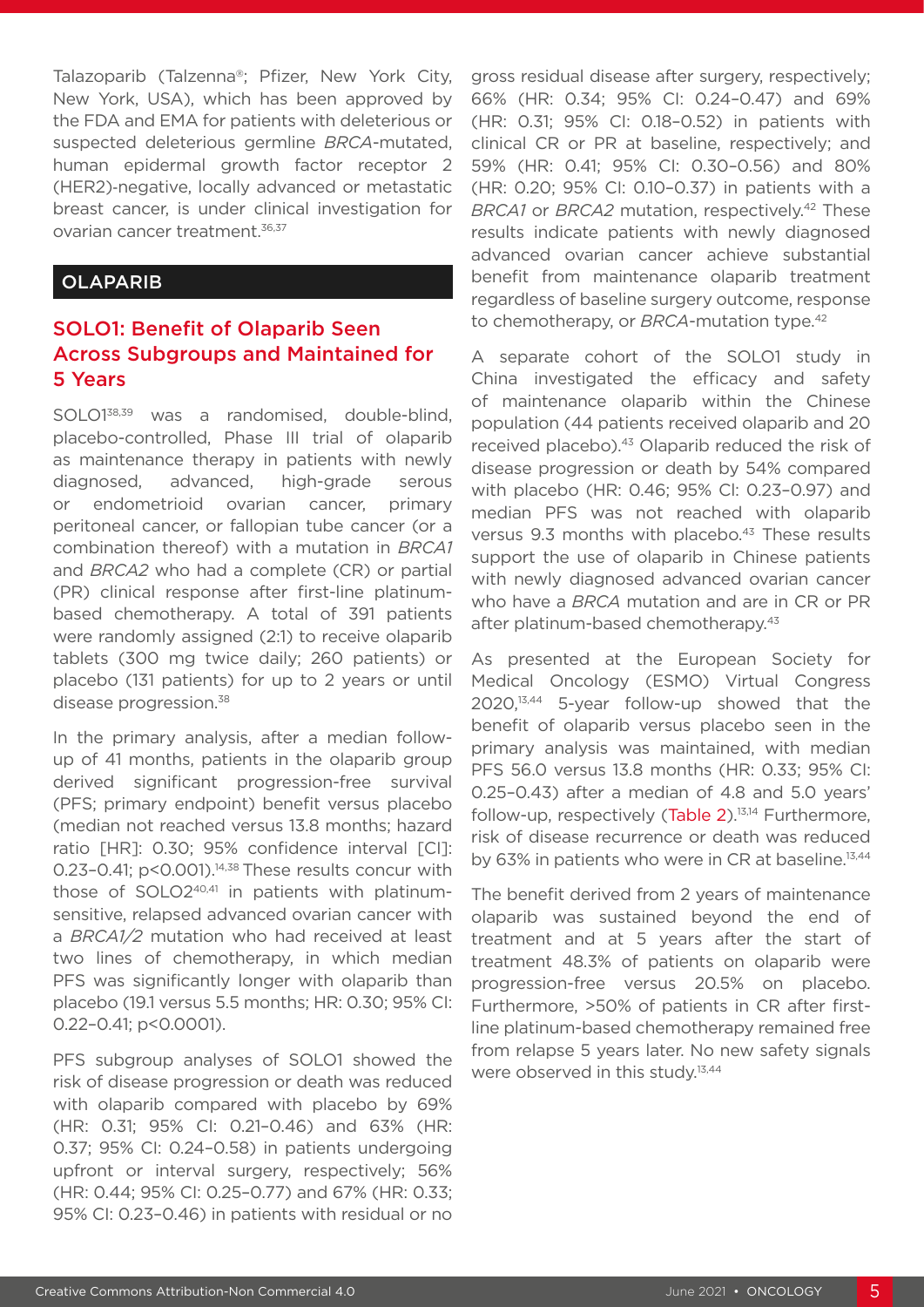Table 2: Five-year follow-up of olaparib versus placebo.

|                                           | <b>PFS</b>          |                   | RFS*             |                 |  |  |  |
|-------------------------------------------|---------------------|-------------------|------------------|-----------------|--|--|--|
|                                           | Olaparib (N=260)    | Placebo (N=131)   | Olaparib (N=189) | Placebo (N=101) |  |  |  |
| Events                                    | 118 (45%)           | 100 (76%)         | 79 (42%)         | 74 (73%)        |  |  |  |
| Median (months)                           | 56.0                | 13.8              | <b>NR</b>        | 15.3            |  |  |  |
| HR (95% CI)                               | $0.33(0.25 - 0.43)$ | $0.37(0.27-0.52)$ |                  |                 |  |  |  |
| PFS or RFS at timepoints <sup>+</sup> (%) |                     |                   |                  |                 |  |  |  |
| 1 year                                    | 87.7                | 51.4              | 91.0             | 58.0            |  |  |  |
| 2 years                                   | 73.6                | 34.6              | 77.2             | 39.0            |  |  |  |
| 3 years                                   | 60.1                | 26.9              | 64.0             | 28.9            |  |  |  |
| 4 years                                   | 52.3                | 21.5              | 55.2             | 23.0            |  |  |  |
| 5 years                                   | 48.3                | 20.5              | 51.9             | 21.8            |  |  |  |

\*Patients had CR at baseline based on electronic case report form data.

†Kaplan–Meier estimates.

The safety profile of olaparib was consistent with previous observations. No new cases of myelodysplastic syndrome of acute myeloid leukaemia were reported and incidence of new primary malignancies remained balanced between arms (olaparib: 7/260 [3%]; placebo: 5/130 [4%]).

CI: confidence interval; CR: complete response; HR: hazard ratio; NR: not reached; PFS: progression-free survival; RFS: relapse-free survival; y: years.

*Adapted from Banerjee et al.13* 

## SOLO3: Significant Improvements in Objective Response Rate and Progression-Free Survival with Olaparib Compared with Non-platinum Chemotherapy in Germline *BRCA-*Mutated, Platinum-Sensitive Relapsed Ovarian Cancer

SOLO345,46 was a randomised, open-label, Phase III trial of olaparib tablets versus non-platinum chemotherapy in patients with germline *BRCA*mutated, platinum-sensitive, relapsed ovarian cancer who had received at least two prior lines of platinum-based chemotherapy. A total of 266 patients were randomly assigned (2:1) to olaparib 300 mg twice daily (178 patients) or physician's choice single-agent non-platinum chemotherapy (pegylated liposomal doxorubicin, paclitaxel, gemcitabine, or topotecan; 88 patients).45

In patients with measurable disease, objective response rate (primary endpoint) was statistically significantly higher with olaparib than with chemotherapy (72.2% versus 51.4%, respectively; odds ratio: 2.53; 95% CI: 1.40–4.58; p=0.002).45

PFS also significantly favoured olaparib versus chemotherapy (HR: 0.62; 95% CI: 0.43–0.91; p=0.013; median 13.4 versus 9.2 months, respectively).45 Adverse events were consistent with the established safety profiles of olaparib and chemotherapy.

## Real-World Benefit of Olaparib Comparable with That in Clinical Trials

As most patients with ovarian cancer have advanced disease at diagnosis, understanding how treatments for advanced disease work in real-world settings is necessary to provide optimal care for these patients. In a systematic review of real-world studies of PARP inhibitors (five assessing olaparib, one assessing PARP inhibitors as a composite), median PFS and median overall survival for olaparib were 12.7– 15.6 and 30.9–35.4 months, respectively, and therefore slightly higher but comparable with results from randomised controlled trials.47

Further real-world data presented at the ESMO Virtual Congress 202048,49 showed that with an extended follow-up, efficacy and toxicity of olaparib in a real-world cohort of patients<sup>48</sup> were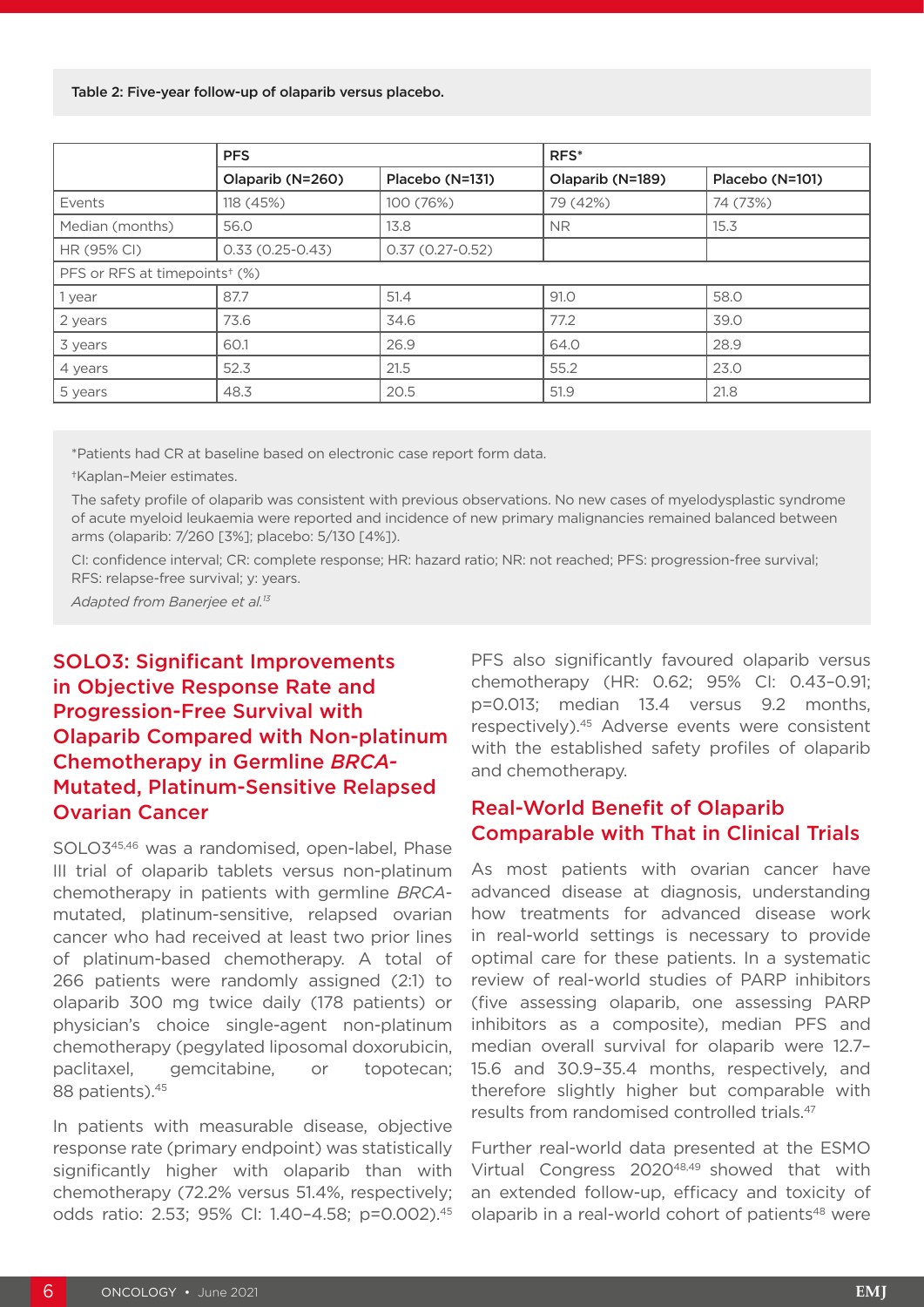consistent with findings observed in SOLO2,40 and that olaparib was well tolerated with no new safety signals observed.<sup>49</sup>

#### RUCAPARIB

## ARIEL3: Clinical Benefit of Rucaparib Shown Across Age Subgroups and After >2 Years' Follow-Up

ARIEL350,51 was a randomised, double-blind, placebo-controlled, Phase III trial to evaluate the efficacy of rucaparib after response to secondline or later platinum-based chemotherapy in patients with platinum-sensitive, high-grade serous or endometrioid ovarian, primary peritoneal, or fallopian tube carcinoma, who had achieved CR or PR to their last platinumbased regimen. A total of 564 patients were randomly assigned (2:1) to receive oral rucaparib 600 mg twice daily (375 patients) or placebo (189 patients) in continuous 28-day cycles until disease progression, death, or other reason for discontinuation.<sup>50</sup>

In the primary analysis, median PFS in patients with a *BRCA*-mutated carcinoma was 16.6 versus 5.4 months in the rucaparib and placebo groups, respectively (HR: 0.23; 95% CI: 0.16–0.34; p<0.0001); in patients with HRD carcinoma, it was 13.6 versus 5.4 months (HR: 0.32; 95% CI: 0.24– 0.42; p<0.0001), and in the intention-to-treat (ITT) population, it was 10.8 versus 5.4 months (HR: 0.36; 95% CI: 0.30–0.45; p<0.0001).50 The most common treatment-emergent adverse events of Grade 3 or higher were reported in 209 (56%) versus 28 (15%) patients in the rucaparib and placebo groups, respectively, with anaemia or decreased haemoglobin concentration the most common events.50

A post hoc exploratory analysis of patientcentred outcomes in ARIEL3 showed significantly longer quality-adjusted progression-free survival (QA-PFS) and quality-adjusted time without symptoms or toxicity (Q-TWiST) with rucaparib versus placebo in all predefined cohorts.52 The difference in mean QA-PFS (rucaparib versus placebo) was as follows: ITT population, 6.28 months (95% CI: 4.85–7.47); *BRCA*-mutated cohort, 9.37 months (95% CI: 6.65–11.85); HRD cohort, 7.93 months (95% CI: 5.93–9.53); and *BRCA* wild-type/loss of heterozygosity low patient subgroup, 2.71 months (95% CI: 0.31–4.44). The difference in mean Q-TWiST (rucaparib versus placebo) was 6.88 months (95% CI: 5.71–8.23), 9.73 months (95% CI: 7.10– 11.94), 8.11 months (95% CI: 6.36–9.49), and 3.35 months (95% CI: 1.66–5.4) in the ITT population, *BRCA*-mutated cohort, HRD cohort, and *BRCA* wild-type/loss of heterozygosity low patient subgroup, respectively.<sup>52</sup>

A further post hoc exploratory analysis to investigate the impact of age on the clinical utility of rucaparib in ARIEL3 showed median PFS was significantly longer with rucaparib than placebo in patients aged <65 years (11.1 versus 5.4 months; HR: 0.33; 95% CI: 0.25–0.43; p<0.0001) and 65–74 years (8.3 versus 5.3 months; HR: 0.43; 95% CI: 0.29–0.63; p<0.0001) and numerically longer in patients aged ≥75 years (9.2 versus 5.5 months; HR: 0.47; 95% CI: 0.16-1.35; p=0.1593).<sup>53</sup> QA-PFS and Q-TWiST were significantly longer with rucaparib than placebo across all age subgroups.<sup>53</sup> Safety of rucaparib was generally similar across the age subgroups.

The significant benefit with rucaparib versus placebo across all primary analysis groups in ARIEL350 was also observed in prespecified exploratory analyses over a median follow-up of 28.1 months in terms of clinically meaningful delay in starting subsequent therapy and lasting clinical benefit.<sup>54</sup> In the ITT population in the rucaparib and placebo groups, respectively, median chemotherapy-free interval was 14.3 versus 8.8 months (HR: 0.43; 95% CI: 0.35– 0.53; p<0.0001); median time to start of first subsequent therapy was 12.4 versus 7.2 months (HR: 0.43; 95% CI: 0.35–0.52; p<0.0001); median time to disease progression on subsequent therapy or death was 21.0 versus 16.5 months (HR: 0.66; 95% CI: 0.53–0.82; p=0.0002), and median time to start of second subsequent therapy was 22.4 versus 17.3 months (HR: 0.68; 95% CI: 0.54–0.85; p=0.0007). Chemotherapy-free interval, time to start of first subsequent therapy, time to disease progression on subsequent therapy or death, and time to start of second subsequent therapy were also significantly longer with rucaparib than placebo in the *BRCA*-mutated and HRD cohorts.54 Updated safety data were consistent with previous reports.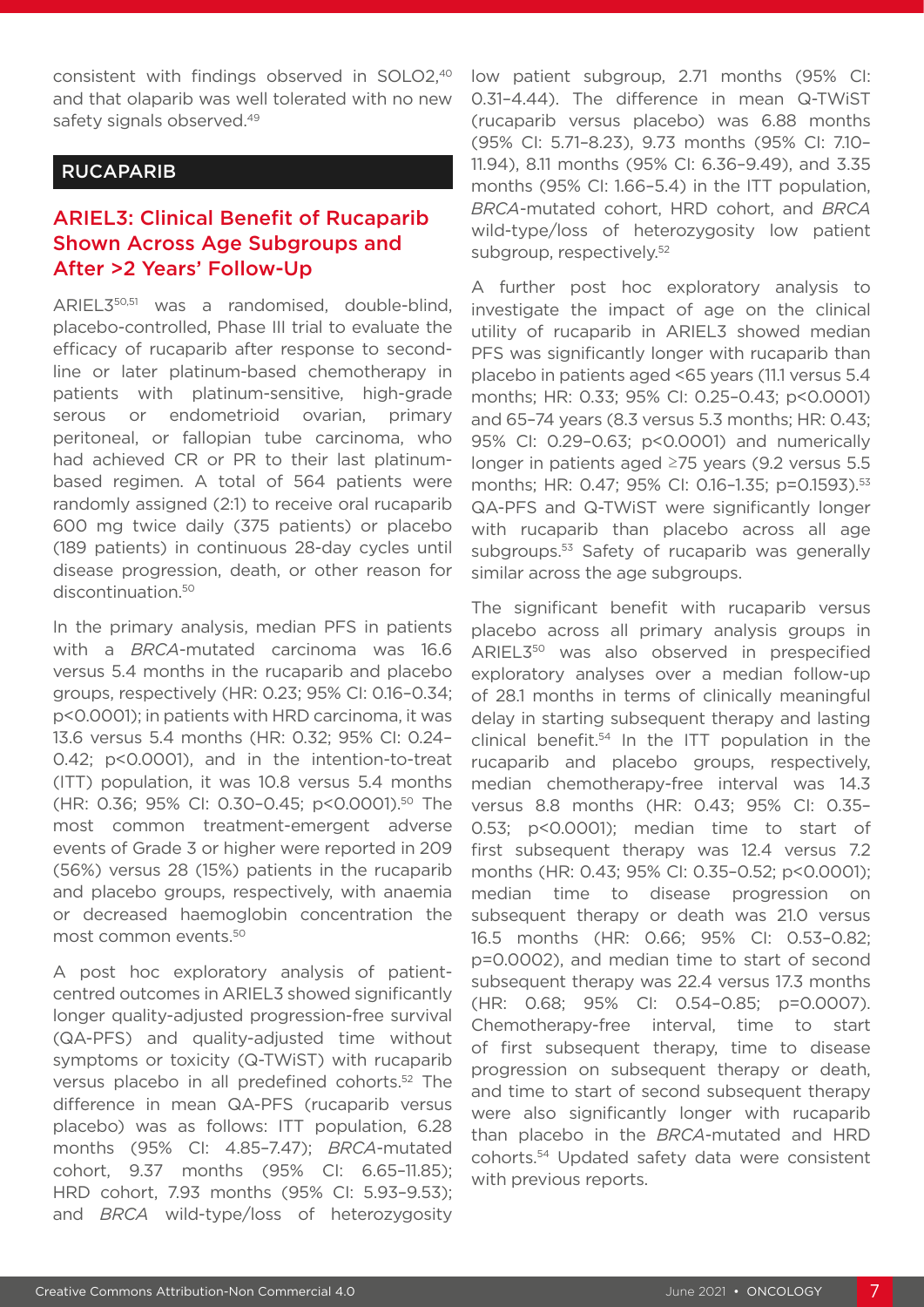#### NIRAPARIB

## PRIMA/ENGOT-OV26/GOG-3012: Niraparib at Fixed or Individualised Starting Doses Significantly Improved Progression-Free Survival in Patients with *BRCA*-Mutated Advanced Ovarian Cancer

PRIMA/ENGOT-OV26/GOG-3012<sup>55,56</sup> was a randomised, double-blind, Phase III trial in which 733 patients with newly diagnosed advanced ovarian cancer were randomly assigned (2:1) to receive niraparib 300 mg once daily (487 patients) or placebo (246 patients) after a response to platinum-based chemotherapy.

In the primary analysis, median PFS was significantly longer with niraparib than with placebo in patients with HRD tumours (21.9 versus 10.4 months, respectively; HR: 0.43; 95% CI: 0.31–0.59; p<0.001) and in the overall population (13.8 versus 8.2 months, respectively; HR: 0.62; 95% CI: 0.50–0.76; p<0.001).

At the 24-month prespecified interim analysis, the rate of overall survival was 84% and 77% in the niraparib and placebo groups, respectively (HR: 0.70; 95% CI: 0.44–1.11). The most common adverse events of Grade 3 or higher were anaemia (31.0% of patients) and thrombocytopenia (28.7%).

A post hoc analysis $57$  was conducted to assess the efficacy of niraparib in patients with *BRCA*mutated advanced ovarian cancer. The trial protocol was amended to incorporate an individualised starting dose (ISD) of 200 mg orally once daily for patients with bodyweight <77 kg or platelet count <150,000 /μL, and a fixed starting dose (FSD) of 300 mg once daily was used in all other patients.

A total of 223 (30%) of the 733 randomised patients had *BRCA*-mutated tumours. Of those, 144 (65%) received FSD and 79 (35%) received an ISD. PFS benefit with niraparib over placebo was comparable in patients receiving FSD (HR: 0.44; 95% CI: 0.26–0.73) and ISD (HR: 0.29; 95% CI: 0.13–0.67).

NORA: Niraparib Reduced Risk of Disease Progression or Death and Prolonged Progression-Free Survival Compared with Placebo in Patients with Platinum-Sensitive Recurrent Ovarian Cancer Irrespective of *BRCA*-Mutation Status

NORA58,59 was a randomised, double-blind, placebo-controlled, Phase III trial of maintenance treatment with niraparib in patients with platinum-sensitive recurrent ovarian cancer who had responded to their most recent platinumcontaining chemotherapy. A total of 265 patients were randomised 2:1 to receive oral niraparib (300 mg/day; 177 patients) or placebo (88 patients) in 28-day treatment cycles until disease progression, death, unacceptable toxicity, patient withdrawal, or loss to follow-up.58 Following a protocol amendment, patients with bodyweight <77 kg or platelet count <150,000 / μL received 200 mg/day and all other patients received 300 mg/day as an ISD. Sixteen patients were randomised to niraparib 300 mg/day (11 patients) or placebo (5 patients) before the protocol amendment and 249 were randomised using an ISD (14 patients received niraparib 300 mg/day or placebo; 235 patients received niraparib 200 mg/day or placebo).<sup>58</sup>

Median PFS was significantly longer for patients receiving niraparib versus placebo in the ITT population (18.3 versus 5.4 months, respectively; HR: 0.32; 95% CI: 0.23–0.45; p<0.0001), with niraparib maintenance treatment associated with a 68% reduced risk of disease progression or death.58 The PFS benefit with niraparib was independent of *BRCA*-mutation status: median PFS was longer for niraparib versus placebo in patients with germline *BRCA* mutations (not reached versus 5.5 months, respectively; HR: 0.22; 95% CI: 0.12–0.39) and those without germline *BRCA* mutations (11.1 versus 3.9 months, respectively; HR: 0.40; 95% CI: 0.26–0.61).58 Prespecified subgroup analyses showed that the PFS benefit of niraparib was consistent among all patient subgroups.58 The most common adverse events were decreased neutrophil count (20.3% versus 8.0%) and anaemia (14.7% versus 2.3%).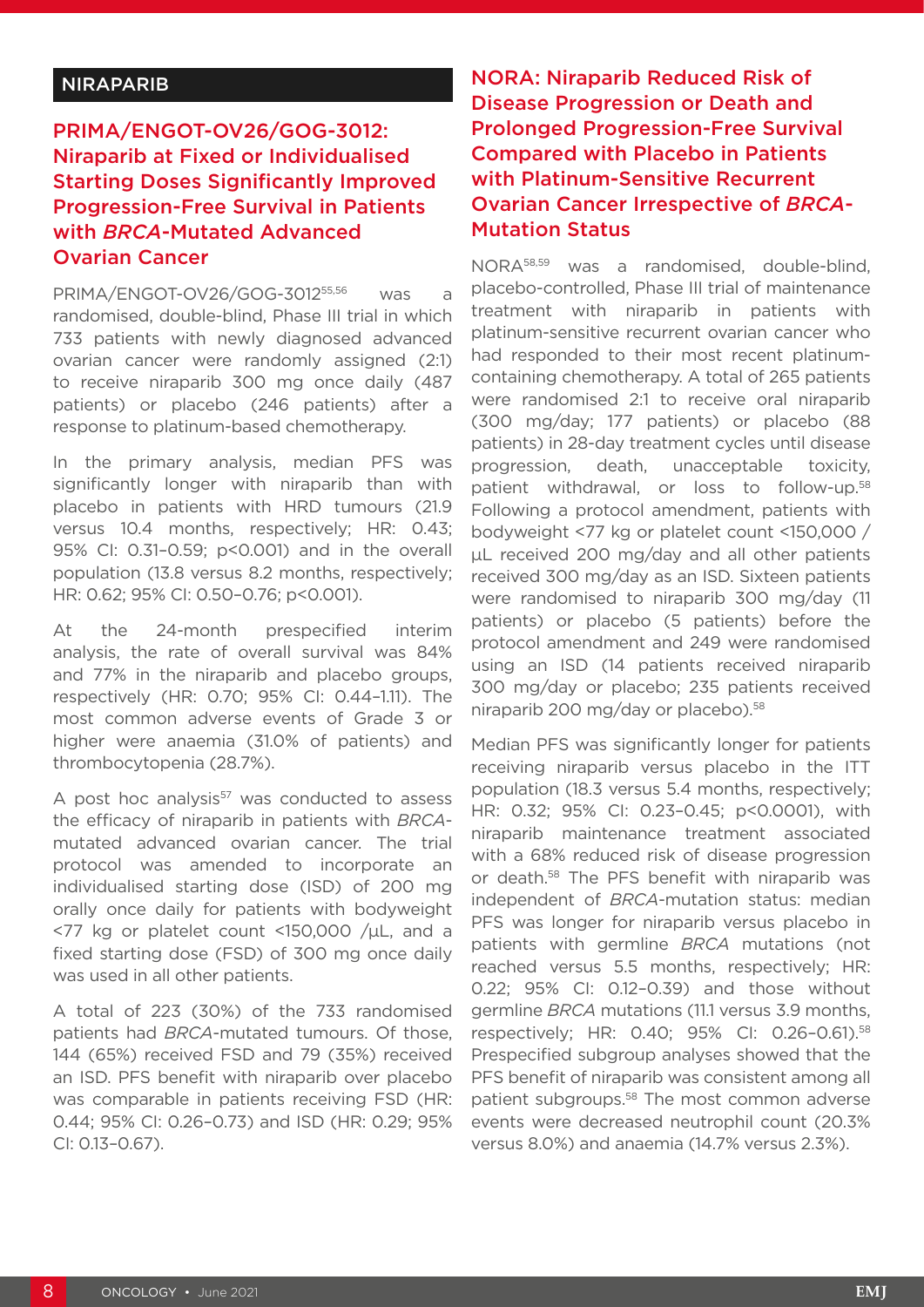#### EXPANSION OF INDICATION AND UPDATED GUIDELINES

## Olaparib Indication Expanded for Use in Combination with Bevacizumab

On 8<sup>th</sup> May 2020, the indication of olaparib monotherapy for first-line maintenance treatment of *BRCA*-mutated advanced ovarian cancer was expanded to include its use in combination with bevacizumab for first-line maintenance treatment of HRD-positive advanced ovarian cancer and approved by the FDA.28 Both of these approvals (olaparib monotherapy and olaparib in combination with bevacizumab) were based on randomised, double-blind, placebo-controlled trials. Approval for olaparib monotherapy was based on the results of SOLO1;<sup>38,39</sup> approval for olaparib in combination with bevacizumab was based on the results of PAOLA-1,<sup>60,61</sup> which compared olaparib with bevacizumab versus placebo plus bevacizumab in patients with advanced high-grade epithelial ovarian, fallopian tube, or primary peritoneal cancer after first-line, platinum-based chemotherapy.28 These approvals are considered to represent a major advance for the treatment of women with advanced ovarian cancer who are in CR or PR after their initial platinum-based chemotherapy.28

On 21st September 2020, the EMA Committee for Medicinal Products for Human Use (CHMP) adopted a positive opinion for olaparib plus bevacizumab as maintenance treatment in adult patients with advanced, high-grade epithelial ovarian, fallopian tube, or primary peritoneal cancer who are in response after first-line platinum-based chemotherapy and whose disease has HRD positivity defined by either a *BRCA1/2* mutation or genomic instability.62

### PARP Inhibitors in the Recurrent Setting

According to the American Society of Clinical Oncology (ASCO) guideline,<sup>63</sup> all patients with newly diagnosed, Stage III–IV epithelial ovarian, tubal, or primary peritoneal cancer whose disease was in CR or PR to first-line, platinumbased chemotherapy with high-grade serous or endometrioid ovarian, tubal, or primary peritoneal cancer should be offered PARP inhibitor maintenance therapy with niraparib.

The guideline states that PARP inhibitors are not recommended for use in combination with chemotherapy, other targeted agents, or immune-oncology agents in the recurrent setting outside the context of a clinical trial, and that data to support reuse of PARP inhibitors in any setting are needed.<sup>63</sup>

## Homologous Recombination Deficiency Testing

HRD testing provides an opportunity to optimise the use of PARP inhibitors in patients with ovarian cancer, but methodologies are diverse and clinical application remains controversial.64 ESMO considers currently available HRD tests useful for predicting likely magnitude of benefit from PARP inhibitors but better biomarkers are urgently needed to better identify current homologous recombination proficiency status and stratify ovarian cancer management.<sup>64</sup>

## WHAT IS THE FUTURE FOR PARP INHIBITORS IN ADVANCED OVARIAN CANCER?

Ovarian cancer inevitably acquires resistance to platinum chemotherapy and PARP inhibitors. Acquisition of PARP inhibitor resistance has been shown to be accompanied by increased activity of the cell cycle checkpoint proteins, ataxia telangiectasia mutated and Rad3-related kinase (ATR) and its major downstream effector checkpoint kinase 1 (CHK1), and sensitivity to ATR inhibition.<sup>65</sup> Regardless of the mechanisms of resistance, complete and durable therapeutic responses to a PARP inhibitor–ATR inhibitor combination that significantly increased survival were observed in clinically relevant platinumresistant and acquired PARP inhibitor-resistant patient-derived xenograft models.<sup>65</sup> These findings indicate that the PARP inhibitor–ATR inhibitor combination is a promising strategy for ovarian cancers that acquire resistance to PARP inhibitors and platinum.65

Further preclinical research to address acquired resistance to PARP inhibitors in ovarian cancer showed that BET, SRC, and BCL2 family inhibitors were synergistic drug combinations with PARP inhibitors *in vitro*. 66 These findings indicate therapeutic strategies to address PARP inhibitor resistance using approved drugs or agents in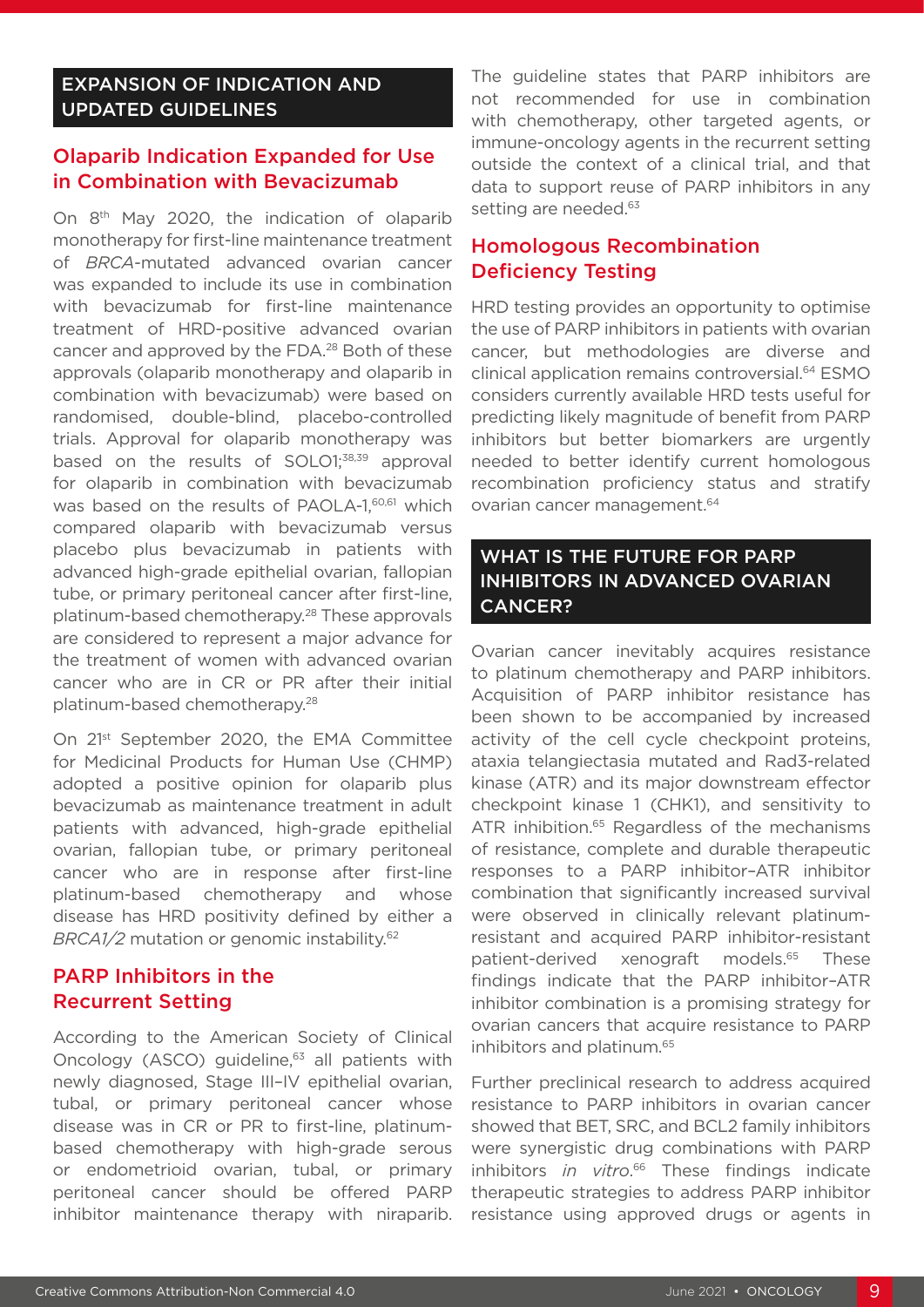clinical development, with the potential for rapid translation to benefit ovarian cancer patients.<sup>66</sup>

Published data indicate the efficacy of PARP inhibitors may be associated with immunomodulation.67,68 In a proof-of-concept Phase II study, the combination of olaparib and the antiprogrammed cell death ligand-1 (anti-PD-L1) durvalumab showed modest clinical activity in recurrent ovarian cancer, indicating immunomodulatory effects with the combination in these patients.<sup>69</sup> This result indicates the potential benefit of combining PARP inhibitors with immunotherapy in patients with ovarian cancer.

#### **CONCLUSION**

The use of PARP inhibitors in the management of advanced ovarian cancer has recently emerged as an exciting and effective strategy with the potential to improve outcomes for patients with this disease. This review provides the most recent efficacy and survival data from key clinical trials of the approved PARP inhibitors olaparib, rucaparib, and niraparib. The results provide evidence that use of PARP

inhibitors in the maintenance treatment of advanced ovarian cancer is associated with long-term efficacy and PFS in patients with newly diagnosed disease following a CR or PR to first-, second-, or later-line, platinum-based chemotherapy. As most patients with ovarian cancer have advanced disease at diagnosis, understanding how treatments for advanced disease work in real-world settings is necessary to provide optimal care for these patients. Realworld data indicated PFS and overall survival benefits with olaparib were comparable with results from randomised controlled trials. Results from key clinical trials have led to an expansion of indication for olaparib to include combination with bevacizumab as maintenance therapy. Preclinical research showing complete and durable therapeutic responses to a PARP inhibitor–ATR inhibitor combination in PARPinhibitor resistant patient-derived xenograft models and synergism between BET, SRC, and BCL2 family inhibitors and PARP inhibitors *in vitro* indicate potential therapeutic strategies to address resistance to PARP inhibitors. Early clinical research combining PARP inhibitors and immunotherapy is also yielding promising results.

#### References

- 1. Momenimovahed Z et al. Ovarian cancer in the world: epidemiology and risk factors. Int J Womens Health. 2019;11:287-99.
- 2. Gaona-Luviano P et al. Epidemiology of ovarian cancer. Chin Clin Oncol. 2020;9(4):47.
- 3. Coburn S et al. International patterns and trends in ovarian cancer incidence, overall and by histologic subtype. Int J Cancer. 2017;140(11):2451-60.
- 4. Nash Z, Menon U. Ovarian cancer screening: current status and future directions. Best Pract Res Clin Obstet Gynaecol. 2020;65:32-45.
- 5. Royal College of Obstetricians and Gynaecologists. Womb cancer. 2021. Available at: https://www.rcog. org.uk/en/patients/menopause/ gynaecological-cancers/wombcancer/. Last accessed: 8 March 2021.
- 6. Bray F et al. Global cancer statistics 2018: GLOBOCAN estimates of incidence and mortality worldwide for 36 cancers in 185 countries. CA Cancer J Clin. 2018;68(6):394-424.
- 7. Bahena-González A et al. PARP

inhibitors in ovarian cancer: evidence for maintenance and treatment strategies. Chin Clin Oncol. 2020;9(4):51.

- 8. Li Z et al. Serum amyloid A, a potential biomarker both in serum and tissue, correlates with ovarian cancer progression. J Ovarian Res. 2020;13(1):67.
- 9. Franzese E et al. PARP inhibitors in ovarian cancer. Cancer Treat Rev. 2019;73:1-9.
- 10. Reid F et al. The World Ovarian Cancer Coalition Every Woman Study: identifying challenges and opportunities to improve survival and quality of life. Int J Gynecol Cancer. 2021;31(2):238-44.
- 11. Zheng L et al. Incidence and mortality of ovarian cancer at the global, regional, and national levels, 1990– 2017. Gynecol Oncol. 2020;159(1):239- 47.
- 12. Braveman P, Gottlieb L. The social determinants of health: it's time to consider the causes of the causes. Public Health Rep. 2014;129(Suppl 2):19-31.
- 13. Banerjee S et al. Maintenance olaparib for patients (pts) with newly diagnosed, advanced ovarian cancer (OC) and a *BRCA* mutation (*BRCA*m): 5-year (y) follow-up (f/u) from SOLO1. Abstract 811MO. ESMO Virtual Congress, 18 September, 2020.
- 14. Banerjee S et al. First-line PARP inhibitors in ovarian cancer: summary of an ESMO Open - Cancer Horizons round-table discussion. ESMO Open. 2020;5(6):e001110.
- 15. Franzese E et al. PARP inhibitors in first-line therapy of ovarian cancer: are there any doubts? Front Oncol. 2020;10:782.
- 16. Haddad FG et al. Poly-(ADP-ribose) polymerase inhibitors: paradigm shift in the first-line treatment of newly diagnosed advanced ovarian cancer. Pharmacogenomics. 2020;21(10):721- 7.
- 17. Foo T et al. PARP inhibitors in ovarian cancer: An overview of the practicechanging trials. Genes Chromosomes Cancer. 2021;60(5):385-97.
- 18. Gadducci A, Guerrieri ME. PARP inhibitors in epithelial ovarian cancer: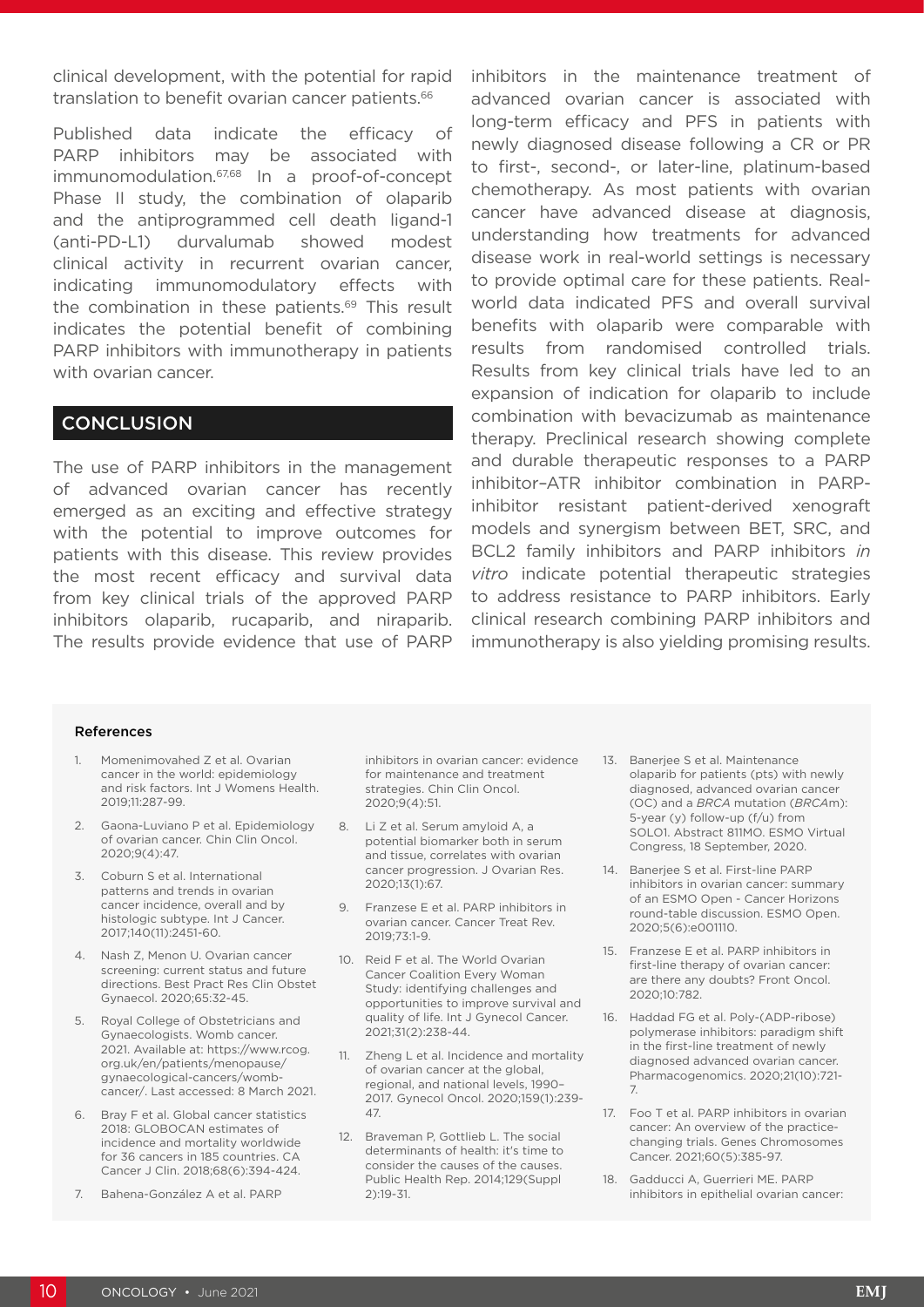state of art and perspectives of clinical research. Anticancer Res. 2016;36(5):2055-64.

- 19. Rose M et al. PARP inhibitors: clinical relevance, mechanisms of action and tumor resistance. Front Cell Dev Biol. 2020;8:564601.
- 20. Rubner Fridriksdottir AJ et al. Establishment of three human breast epithelial cell lines derived from carriers of the 999del5 *BRCA2* Icelandic founder mutation. In Vitro Cell Dev Biol Anim. 2005;41(10):337-  $42$
- 21. Goswami V et al. Efficacy of PARP inhibitors in the treatment of ovarian cancer: a literature-based review. Asian J Oncol. 2019;5(1):1-18.
- 22. da Costa AABA et al. Genomic profiling in ovarian cancer retreated with platinum based chemotherapy presented homologous recombination deficiency and copy number imbalances of *CCNE1* and *RB1*  genes. BMC Cancer. 2019;19:422.
- 23. McCabe N et al. Deficiency in the repair of DNA damage by homologous recombination and sensitivity to poly(ADP-ribose) polymerase inhibition. Cancer Res. 2006;66(16):8109-15.
- 24. Jiang X et al. PARP inhibitors in ovarian cancer: sensitivity prediction and resistance mechanisms. J Cell Mol Med. 2019;23(4):2303-13.
- 25. Mirza MR et al. The forefront of ovarian cancer therapy: update on PARP inhibitors. Ann Oncol. 2020;31(9):1148-59.
- 26. Onstad M et al. Movement of poly-ADP ribose (PARP) inhibition into frontline treatment of ovarian cancer. Drugs. 2020;80(15):1525-35.
- 27. Ruscito I et al. Incorporating PARPinhibitors in primary and recurrent ovarian cancer: a meta-analysis of 12 phase II/III randomized controlled trials. Cancer Treat Rev. 2020;87:102040.
- 28. Arora S et al. FDA approval summary: olaparib monotherapy or in combination with bevacizumab for the maintenance treatment of patients with advanced ovarian cancer. Oncologist. 2021;26(1):e164- 72.
- 29. AstraZenca UK Limited. Lynparza® (olaparib). Summary of product characteristics. 2020. Available at: https://www.medicines.org.uk/emc/ product/9204/smpc#gref. Last accessed: November 2020.
- 30. EMA. Clovis Oncology Ireland Limited. Rubraca® (rucaparib). Summary of product characteristics. 2021. Available at: https://www.ema. europa.eu/en/medicines/human/ EPAR/rubraca. Last accessed: January 2021.
- 31. Kaufman B et al. Olaparib monotherapy in patients with

advanced cancer and a germline *BRCA1/2* mutation. J Clin Oncol. 2015;33(3):244-50.

- 32. Kristeleit R et al. A phase I–II study of the oral PARP inhibitor rucaparib in patients with germline *BRCA1/2* mutated ovarian carcinoma or other solid tumors. Clin Cancer Res. 2017;23(15):4095-106.
- 33. Ledermann J et al. Olaparib maintenance therapy in platinumsensitive relapsed ovarian cancer. N Engl J Med. 2012;366:1382-92.
- 34. Boussios S et al. Development of new poly(ADP-ribose) polymerase (PARP) inhibitors in ovarian cancer: quo vadis? Ann Transl Med. 2020;8(24):1706.
- 35. Coleman RL et al. Veliparib with first-line chemotherapy and as maintenance therapy in ovarian cancer. N Engl J Med. 2019;381(25):2403-15.
- 36. Loizzi V et al. PARP inhibitors and epithelial ovarian cancer: molecular mechanisms, clinical development and future prospective (review). Oncol Lett. 2020;20(4):90.
- 37. Boussios S et al. Poly (ADP-ribose) polymerase inhibitors: talazoparib in ovarian cancer and beyond. Drugs R D. 2020;20(2):55-73.
- 38. Moore K et al. Maintenance olaparib in patients with newly diagnosed advanced ovarian cancer. N Engl J Med. 2018;379(26):2495-505.
- 39. AstraZeneca. Olaparib maintenance monotherapy in patients with BRCA mutated ovarian cancer following first line platinum based chemotherapy. (SOLO-1). NCT01844986. https:// clinicaltrials.gov/ct2/show/ NCT01844986.
- 40. Pujade-Lauraine E et al. Olaparib tablets as maintenance therapy in patients with platinum-sensitive, relapsed ovarian cancer and a *BRCA1/2* mutation (SOLO2/ENGOT-Ov21): a double-blind, randomised, placebo-controlled, phase 3 trial. Lancet Oncol. 2017;18(9):1274-84.
- 41. AstraZeneca. Olaparib treatment in *BRCA* mutated ovarian cancer patients after complete or partial response to platinum chemotherapy. NCT01874353. https://clinicaltrials. gov/ct2/show/NCT01874353.
- 42. DiSilvestro P et al. Efficacy of maintenance olaparib for patients with newly diagnosed advanced ovarian cancer with a *BRCA*  mutation: subgroup analysis findings from the SOLO1 trial. J Clin Oncol. 2020;38(30):3528-37.
- 43. Wu L et al. Olaparib maintenance therapy in patients with newly diagnosed advanced ovarian cancer and a *BRCA1* and/or *BRCA2* mutation: SOLO1 China cohort. Gynecol Oncol. 2021;160(1):175-81.
- 44. Banarjee S. Maintenance olaparib for

patients (pts) with newly diagnosed, advanced ovarian cancer (OC) and a *BRCA* mutation (*BRCA*m): 5-year (y) follow-up (f/u) from SOLO1. Oral presentation abstract 811MO. ESMO Virtual Congress, 18 September, 2020.

- 45. Penson RT et al. Olaparib versus nonplatinum chemotherapy in patients with platinum-sensitive relapsed ovarian cancer and a germline *BRCA1/2* mutation (SOLO3): a randomized phase III trial. J Clin Oncol. 2020;38(11):1164-74.
- 46. AstraZeneca. Olaparib treatment in relapsed germline breast cancer susceptibility gene (*BRCA*) mutated ovarian cancer patients who have progressed at least 6 months after last platinum treatment and have received at least 2 prior platinum treatments (SOLO3). NCT02282020. https://clinicaltrials.gov/ct2/show/ NCT02282020.
- 47. Borrelli EP, McGladrigan CG. Real-world evidence of poly ADPribose polymerase inhibitors in the treatment of ovarian cancer: a systematic literature review. J Oncol Pharm Pract. 2020;26(8):1977-86.
- 48. de La Motte Rouge T et al. Extended follow-up of a real-world cohort of patients (pts) with *BRCA* mutation (*BRCA*m) relapsed epithelial ovarian cancer (EOC) receiving olaparib maintenance therapy: the GINECO RETROLA study. ePoster 823P. ESMO Virtual Congress, 17 September, 2020.
- 49. Bellier C et al. First real-life data on olaparib in 1st line (1stL) maintenance *BRCA1/2* mutated epithelial ovarian cancer (EOC) in France: descriptive analysis of 201 patients (pts) enrolled in the cohort temporary authorization for use (ATUc). Poster presentation 827P. ESMO Virtual Congress, 17 September, 2020.
- 50. Coleman RL et al. Rucaparib maintenance treatment for recurrent ovarian carcinoma after response to platinum therapy (ARIEL3): a randomised, double-blind, placebocontrolled, phase 3 trial. Lancet. 2017;390(10106):1949-61. Erratum in: Lancet. 2017;390(10106):1948.
- 51. Clovis Oncology Inc. A study of rucaparib as switch maintenance following platinum-based chemotherapy in patients with platinum-sensitive, high-grade serous or endometrioid epithelial ovarian, primary peritoneal or fallopian tube cancer (ARIEL3). NCT01968213. https://clinicaltrials.gov/ct2/show/ NCT01968213.
- 52. Oza AM et al. Patient-centered outcomes in ARIEL3, a phase III, randomized, placebo-controlled trial of rucaparib maintenance treatment in patients with recurrent ovarian carcinoma. J Clin Oncol. 2020;38(30):3494-505.
- 53. Colombo N et al. The effect of age on efficacy, safety and patient-centered